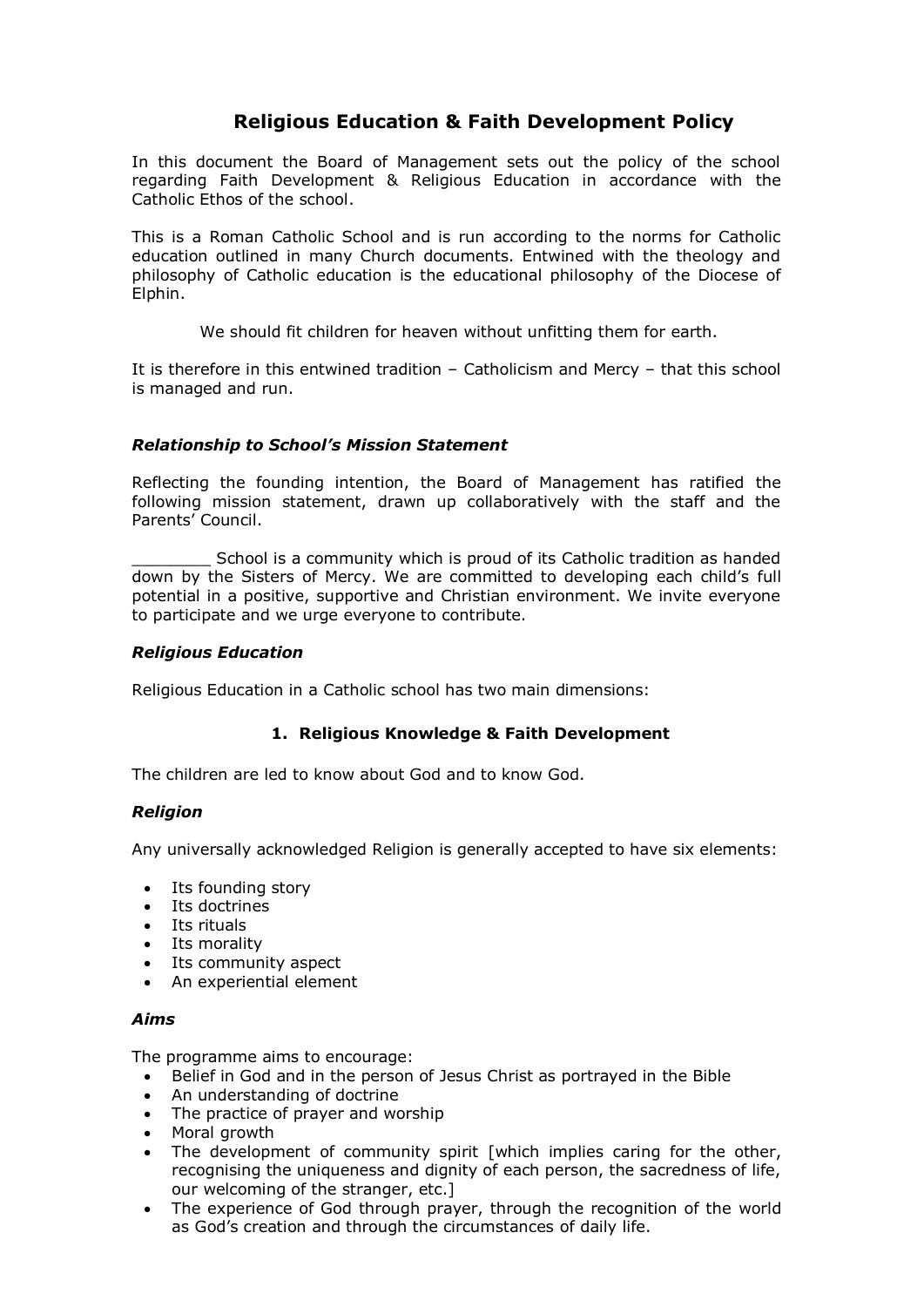# *Faith Development*

We carefully plan for the development of the inner life of the child through creativity, imagination, an appreciation of our world and a sense of wonder.

This inner growth lays the basis for helping children with:

- faith in their ability to develop a personal relationship with God;
- faith in the doctrines of the Catholic Church in which they have been baptised and an awareness of the mysteries of faith;
- the development of a personal prayer life and an understanding of the importance of communal worship.

This growth in the understanding and faith informs their willingness to share, to make sacrifices for others and to act in a morally appropriate way.

# **CONTENT OF THE POLICY**

## *The Programme*

The Board of Management and the teachers have adopted the Grow in Love Catechetical Programme approved and recommended by the Irish Hierarchy for use in Catholic Schools.

The programme assists our aims in an age-appropriate progression through the school.

There are eight separate programmes presented in a child's book and a teacher's manual for the classes from Junior Infants to Sixth class.

The programme incorporates the recommended approach to religious education for the reception of the sacraments of Penance, Holy Communion and Confirmation, which is undertaken by the school in close co-operation with parents and parish.

The programme is studied each day for one half-hour. A Catholic ethos, however, permeates the school day and the life of the school.

#### *Whole School Dimension of Religious Education Programme*

As well as the programme, which is taught in each class, there are many aspects of religion, which are undertaken by the whole school together.

The Management and Staff and sometimes the children decide on appropriate and meaningful icons, pictures and statues to display throughout the school building. These speak of people, events and ideas with which children can identify or through which they can be led to some new understanding of God.

#### **Prayer & Worship**

The school community is given the opportunity to share prayerful reflection and a sense of awe and wonder at the presence of God in daily life.

The maior Catholic and local feasts are celebrated in this spirit. They are also marked with the aid of signs and symbols displayed throughout the school.

- Advent the Advent wreath and Jesse tree,
- Christmas tree and crib,
- Feast of St Brigid traditional crosses,
- Feast of St Patrick depiction of story & shamrock,
- Lent symbols of repentance and ashes,
- Easter symbols of the new life of resurrection, the empty tomb,
- Pentecost artistic depiction of the coming of the Holy Spirit.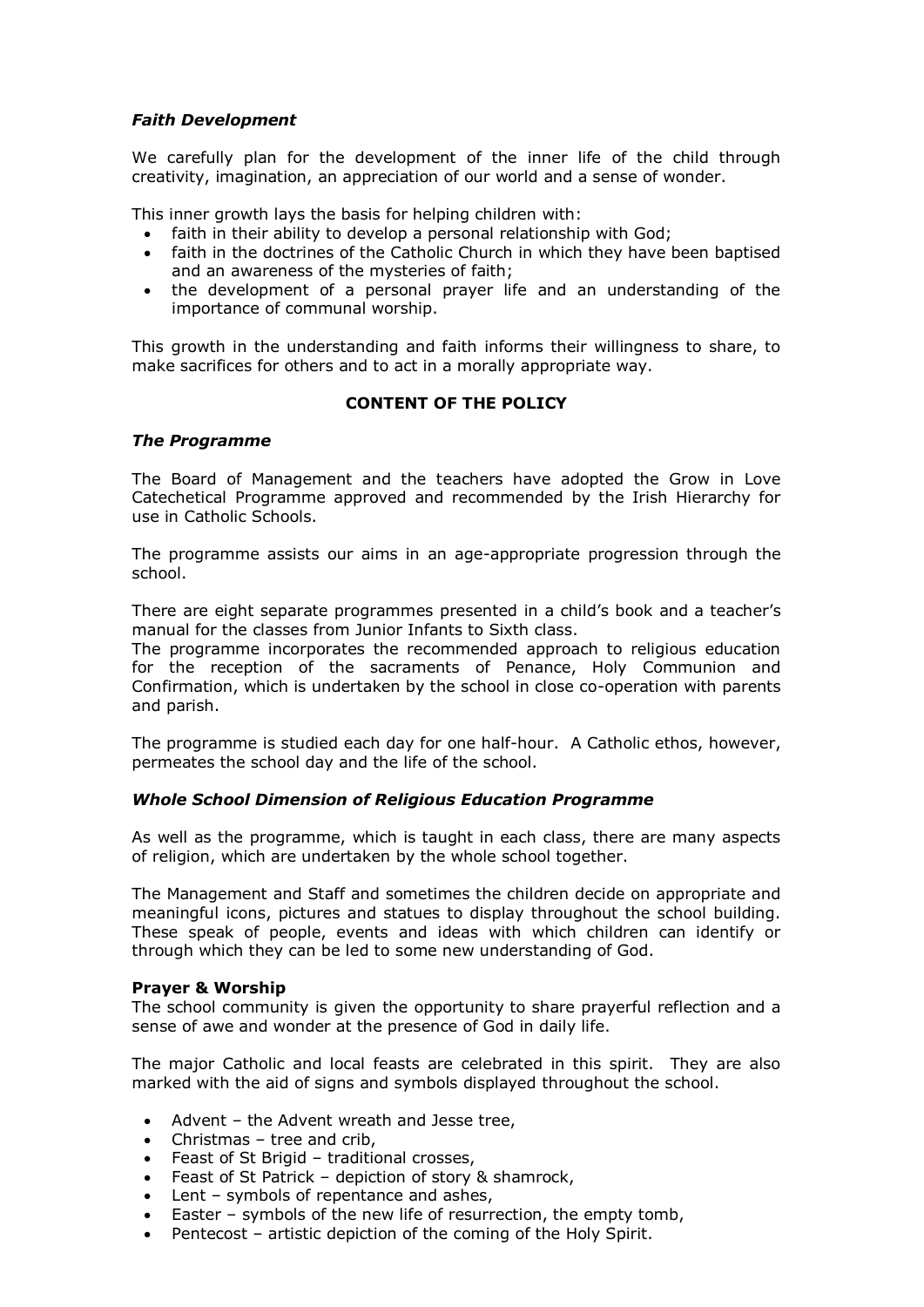Liturgical and paraliturgical celebrations are held in common on some occasions e.g.

- The opening and closing of the school year;
- Some of the above feasts,
- Mercy Day,
- Carol service at Christmas,
- Blessing of Ashes,
- Times of trauma or crisis,

And for other occasions which from time to time are considered appropriate to celebrate or to mark.

#### **Community Building**

We try to ensure that all children feel safe within the school community and feel that they belong; we also aim to ensure that all children understand that each one has the same right to have his/her opinions heard as any other.

A sense of togetherness and solidarity among the school community is fostered through, e.g.

- assemblies being held by the Principal or organised by other teachers in their turn
- our Green Flag initiative
- School Council
- Sports Day
- School Concerts
- celebrating achievements of the pupils
- celebrating diversity

## **Collaboration**

The Catholic education offered here informs and permeates the whole atmosphere and ethos of the school.

It is conducted in collaboration with the children's parents and the local parish. In all matters pertaining to the education of the children and especially in religious education we acknowledge the primacy of the place held in this process by the parents or guardians of the children. We see our ole as being supportive of the role of parents and parish.

#### *Spiritual Formation of Teachers*

The spiritual nourishment of teachers is understood by the Board of Management to be an integral part of the religious education programme undertaken by the school. The Board of Management is committed to supporting such events.

#### *Religion in Relation to Admission Policy*

Subject to the terms of the admission policy children of any faith or of no faith are welcome to this school. Each child is welcome to attend and benefit from the Catholic religious education programme. However, if parents have difficulty with this the Principal shall meet with them to see if an accommodation can be reached.

The school cannot, however, undertake to educate children of other faiths in their own faith, nor can it provide supervision during the religious education period apart from the class.

Where parents agree and see value in it, children who are not Catholic are welcome to participate in the Religious Education Programme and prayer life of the school.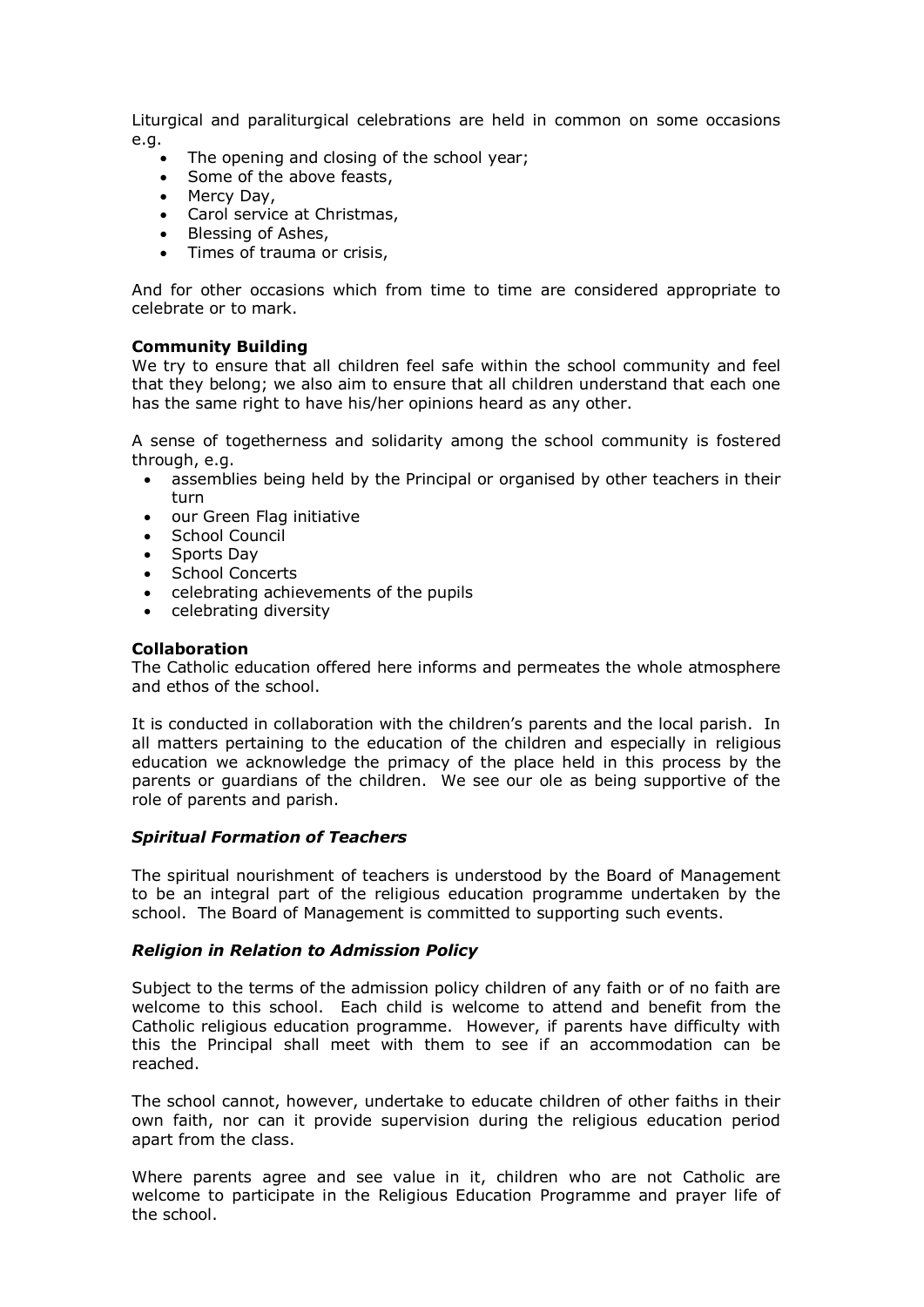## *Methodologies used to achieve aims –*

- Study of the Grow in Love Cathetical Programme Manual
- Interactive learning
- Giving the children prayer experiences that are meaningful
- Sacramental and non-sacramental liturgies
- Use of imagination in prayer
- Drama and role play on the theme of Christian values
- Vocal prayer.

#### *Success Criteria for the Programme*

- There is an acknowledged sense of God, Faith, Prayer and Worship within the school community
- There is an ordered community where respect for all is evident at all times
- There is an outward-looking care for the less fortunate in society
- Recognisable links between Parish/Home/School
- Children can speak confidently of their faith.

## *Responsibility for Implementing this Policy*

The Board of Management in consultation with the Principal, all staff and our school chaplain are responsible for facilitating the smooth implementation of the policy. The teachers teach the programme appropriate to their class. All members of staff and all within the school community are expected to actively support the spirit and ethos of the school.

## *Roles within the General Responsibility*

#### **Board of Management**

- Initiates, approves and resources the policy
- Includes in a Post of Responsibility duties relating to Religious Education and Faith development
- Clearly understands and supports the role of the Chaplain/Parish.

#### **Teachers**

- Inform themselves through studying the Teachers' Manual
- Deliver the programme
- Co-operate with the Chaplain/Parish and the Diocesan Advisers
- Avail themselves of the in-service support.

#### **Parents**

Co-operate and support the school in its efforts, especially at times of sacramental preparation and at other school events to which they are invited. They are also asked to help with religious education homework and to read the parts of the Alive-O Programme that are intended for them.

#### **Principal**

- Takes an active role in encouraging the whole school aspects of the programme and monitors progress throughout the school
- The Principal facilitates the inclusion of *Faith Development* as a topic for staff and Board meetings
- Liaises with the school chaplain in defining the role of the chaplaincy and the parish in the life of the school
- Helps to facilitate supportive interaction of all parties in implementing the programme.

# *Timeframe for Implementation*

This policy will be implemented as soon as it is approved by the Board of Management.